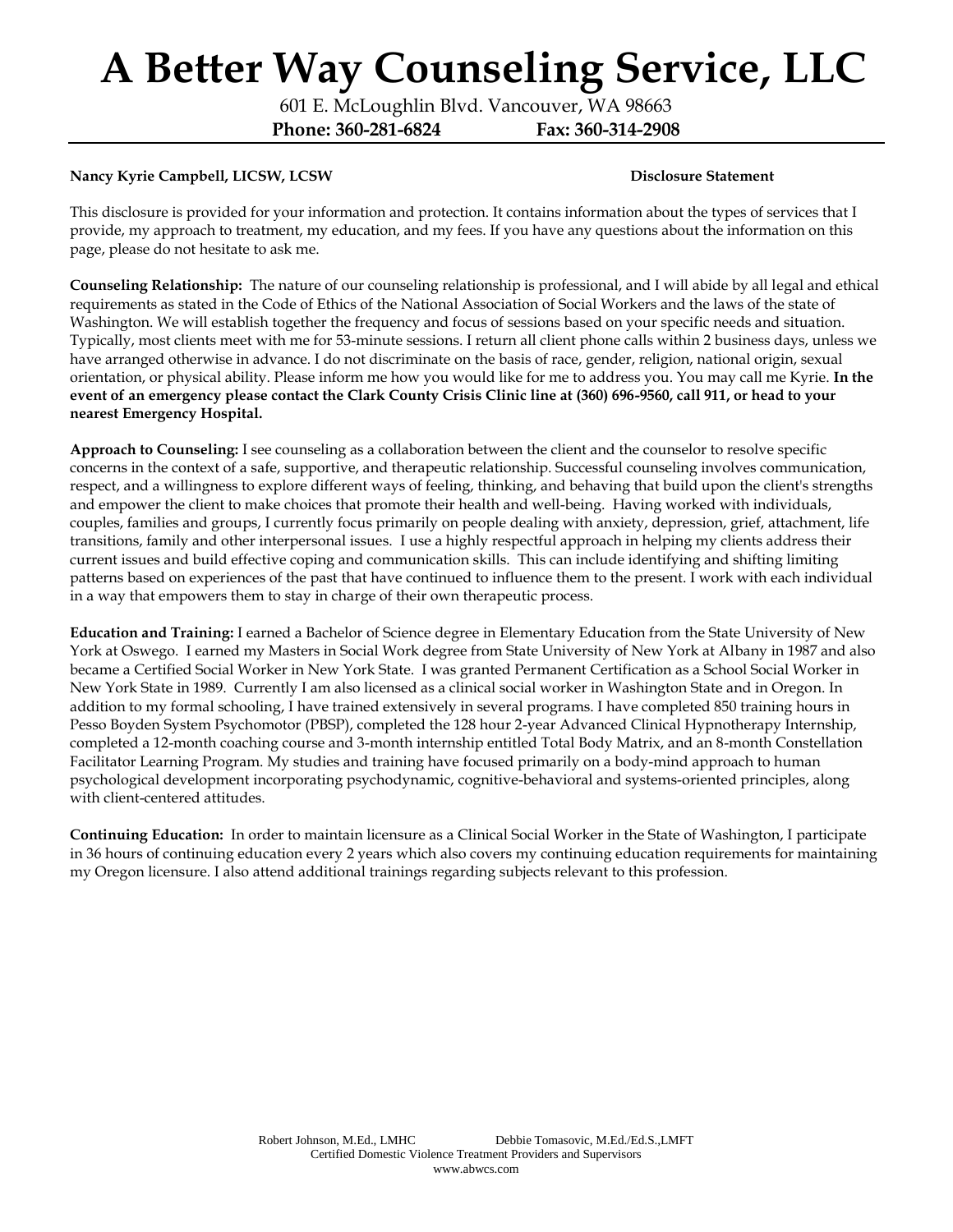601 E. McLoughlin Blvd. Vancouver, WA 98663 **Phone: 360-281-6824 Fax: 360-314-2908**

### **Informed Consent**

### **Permissible Use and Disclosure Without Your Written Authorization**

Treatment – I use and disclose your PHI to provide treatment to you. I may contact you to provide appointment reminders or information about treatment alternatives or other health-related benefits and services that may be of interest to you. If you are not present, or the opportunity to agree or object to a use or disclosure cannot practicably be provided because of your capacity or an emergency circumstance, I may exercise my professional judgment to determine whether a disclosure is in your best interest. If I disclose information to a family member, other relative, or a close personal friend, I will disclose only information that I believe is directly relevant to the person's involvement with your health care. I may also disclose your PHI in order to notify (or assist in notifying) such persons of your location, general condition, or death.

- 1. **Public Health Activities**. I may disclose your PHI for the following public health activities: (a) to report health information to public health authorities for the purpose of preventing or controlling disease, injury, or disability; and (b) to report child abuse and neglect to the Washington Child Protective Services or other government authorities authorized by law to receive such reports.
- 2. **Victims of Abuse, Neglect, or Domestic Violence**. If I reasonably believe you are a victim of abuse, neglect or domestic violence, I may disclose your PHI to the Washington Child Protective Services, the Washington Department of Human Services or other governmental authority, including a social service or protective services agency, authorized by law to receive reports of such abuse, neglect, or domestic violence.
- 3. **Judicial and Administrative Proceedings**. I may disclose your PHI in the course of a judicial or administrative proceeding in response to a legal order or other lawful process.
- 4. **Law Enforcement Officials**. I may disclose your PHI to the police or other law enforcement officials as required or permitted by law or in compliance with a court order or a grand jury or administrative subpoena.
- 5. **Decedents**. I may disclose your PHI to a coroner or medical examiner as authorized by law [ORS 432.307(3)].
- 6. **Health or Safety**. I may use or disclose our PHI to prevent or lesson a serious and imminent threat to a person's or the public's health and safety. [164.512(j)].
- 7. **Specialized Government Functions**. I may use and disclose your PHI to units of the government with special functions, such as the U.S. military or the U.S. Department of State under certain circumstances. [164.512(k)]
- 8. **Workers' Compensation**. I may disclose your PHI as authorized by and to the extent necessary to comply with state law relating to workers' compensation or other similar programs. [164.512(l)][OAR 436-010-0240(1)]
- 9. **As required by law**. I may use and disclose your PHI when required to do so by any other law not already referred to in the preceding categories.

**Uses and Disclosures of Your Highly Confidential Information**. Federal and Washington law imposes special privacy protections for "Highly Confidential Information", which is psychotherapy notes and the subset of Protected Health Information that is related to (1) treatment of a mental illness (2) alcohol and drug abuse treatment services (3) HIV/AIDS testing (4) child abuse and neglect (5) sexual assault; and (6) genetic testing. In order for me to disclose your highly Confidential Information for a purpose other than those permitted by laws regulating Highly Confidential Information, I must obtain your authorization.

#### **Your Rights Regarding Your Protected Health Information**

- A. **Right to Request Additional Restrictions**. You may request restrictions on my use and disclosure of your PHI (1) for treatment, payment, and health care operations, (2) to individuals such as a family member, other relative, close personal friend or any other person identified by you involved with your care or (3) to notify or assist in the notification of such individuals regarding your location and general condition. While I will consider all requests for additional restrictions carefully, I am not required to agree to a requested restriction.
- B. **Right to Receive Confidential Communications**. You may request, and I will accommodate, any reasonable written request for you to receive your PHI by alternative means of communication or at alternative locations.
- C. **Right to Revoke Your Authorization**. You may revoke your authorization, except to the extent that I have taken action in reliance upon it, by delivering a written revocation statement to me.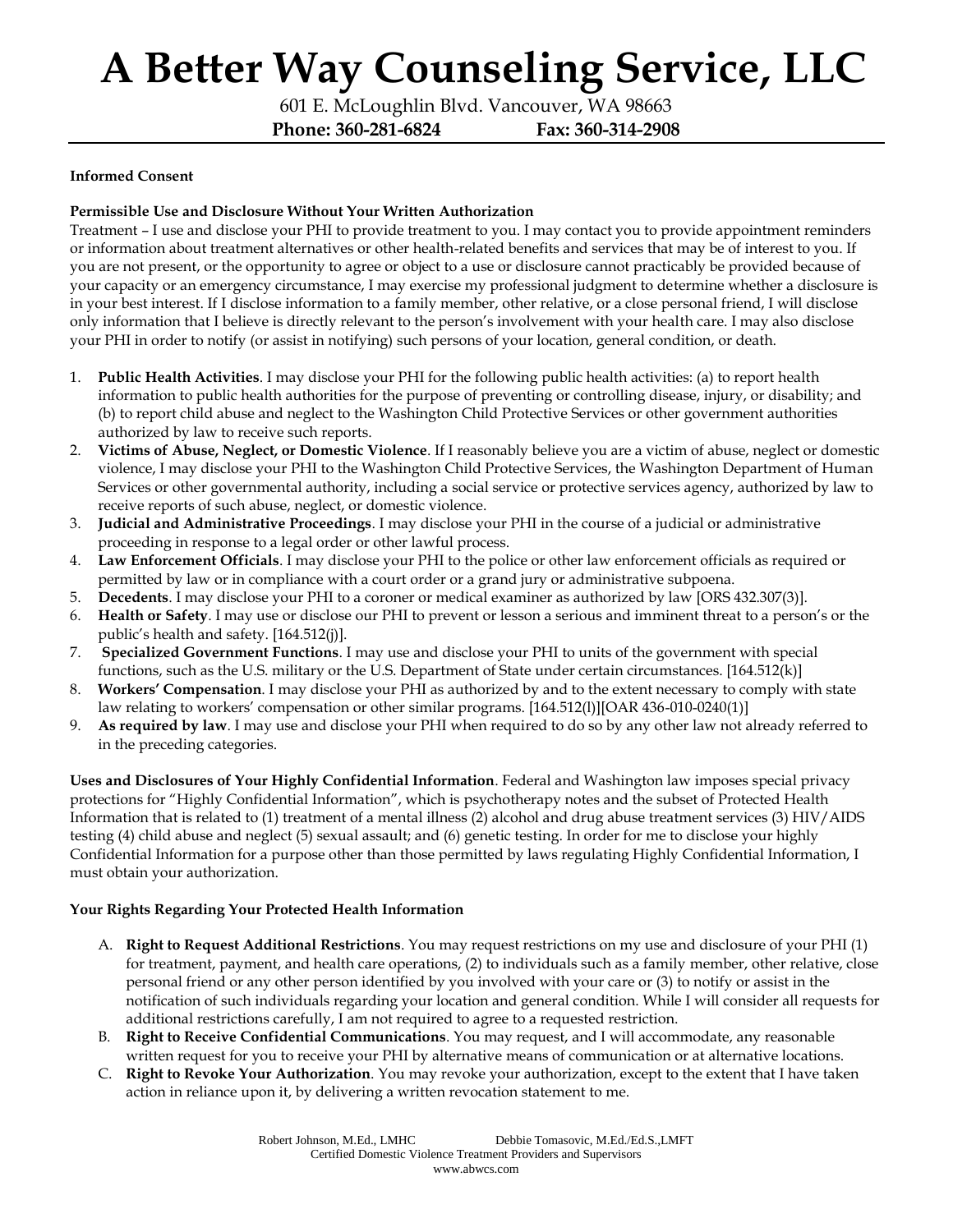601 E. McLoughlin Blvd. Vancouver, WA 98663 **Phone: 360-281-6824 Fax: 360-314-2908**

- D. **Right to Inspect and Copy Your Health Information**. You may request access to your record file and billing records maintained by me in order to inspect and request copies of the records. Under limited circumstances, I may deny you access to a portion of your records. If you request copies, I will charge you \$0.10 per page for the copying services necessary to complete your request, as well as applicable mailing fees if you request that I mail the copies to you. If you request a summary of your PHI, I will charge you a quoted fee per hour based upon the hourly rate for the time to complete the summary.
- E. **Right to Amend Your Records**. You have the right to request that we amend Protected Health Information maintained in your record file or billing records. I will comply with your request unless I believe that the information that would be amended is accurate and complete or other special circumstances apply. In such cases, I will allow you to place any statements into your chart to accompany the document/statement you wish to amend.
- F. **Right to Receive An Accounting of Disclosures**. Upon request, you may obtain an accounting of certain disclosures of your PHI made by me during any period of time prior to the date of your request provided such period does not exceed seven years after discharge/termination from service. I will charge you \$0.10 per page for the copying services necessary.
- G. **Right to Receive Paper Copy of this Notice**. Upon request, you may obtain a paper copy of this notice.

### Permissible Use and Disclosure Without Prior Written Consent

- A. *Public Health Activities:* I am legally required to disclose your PHI for the following public health activities: (a) to report health information to public health authorities for the purpose of preventing or controlling disease, injury, or disability; and (b) to report child, elderly and disabled persons' abuse and neglect to the Washington Child Protective Services or other government authorities authorized by law to receive such reports.
- B. *Victims of Abuse, Neglect, or Domestic Violence*: If I reasonably believe you are a victim of abuse, neglect or domestic violence, I may disclose your PHI to the Washington Child Protective Services, the Washington Department of Human Services or other governmental authority, including a social service or protective services agency, authorized by law to receive reports of such abuse, neglect, or domestic violence.
- C. *Judicial and Administrative Proceedings:* I may disclose your PHI in the course of a judicial or administrative proceeding in response to a legal order or other lawful process.
- D. *Law Enforcement Officials:* I may disclose your PHI to the police or other law enforcement officials as required or permitted by law or in compliance with a court order or a grand jury or administrative subpoena.
- E. *Decedents:* I may disclose your PHI to a coroner or medical examiner as authorized by law.
- F. *Health or Safety:* I am legally required by law to use or disclose your PHI to prevent or lessen a serious and imminent threat to a person's or the public's health and safety. [164.512(j)].
- G. *Specialized Government Functions:* I may use and disclose your PHI to units of the government with special functions, such as the U.S. military or the U.S. Department of State under certain circumstances. [164.512(k)]
- H. *Workers' Compensation:* I may disclose your PHI as authorized by and to the extent necessary to comply with state law relating to workers' compensation or other similar programs. [164.512(l)]
- I. *As required by law:* I may use and disclose your PHI when required to do so by any other law not already referred to in the preceding categories.

If you are not present, or the opportunity to agree or object to a use or disclosure cannot practicably be provided because of your capacity or an emergency circumstance, I may exercise my professional judgment to determine whether a disclosure is in your best interest. If I disclose information to a family member, other relative, or a close personal friend, I will disclose only information that I believe is directly relevant to the person's involvement with your health care.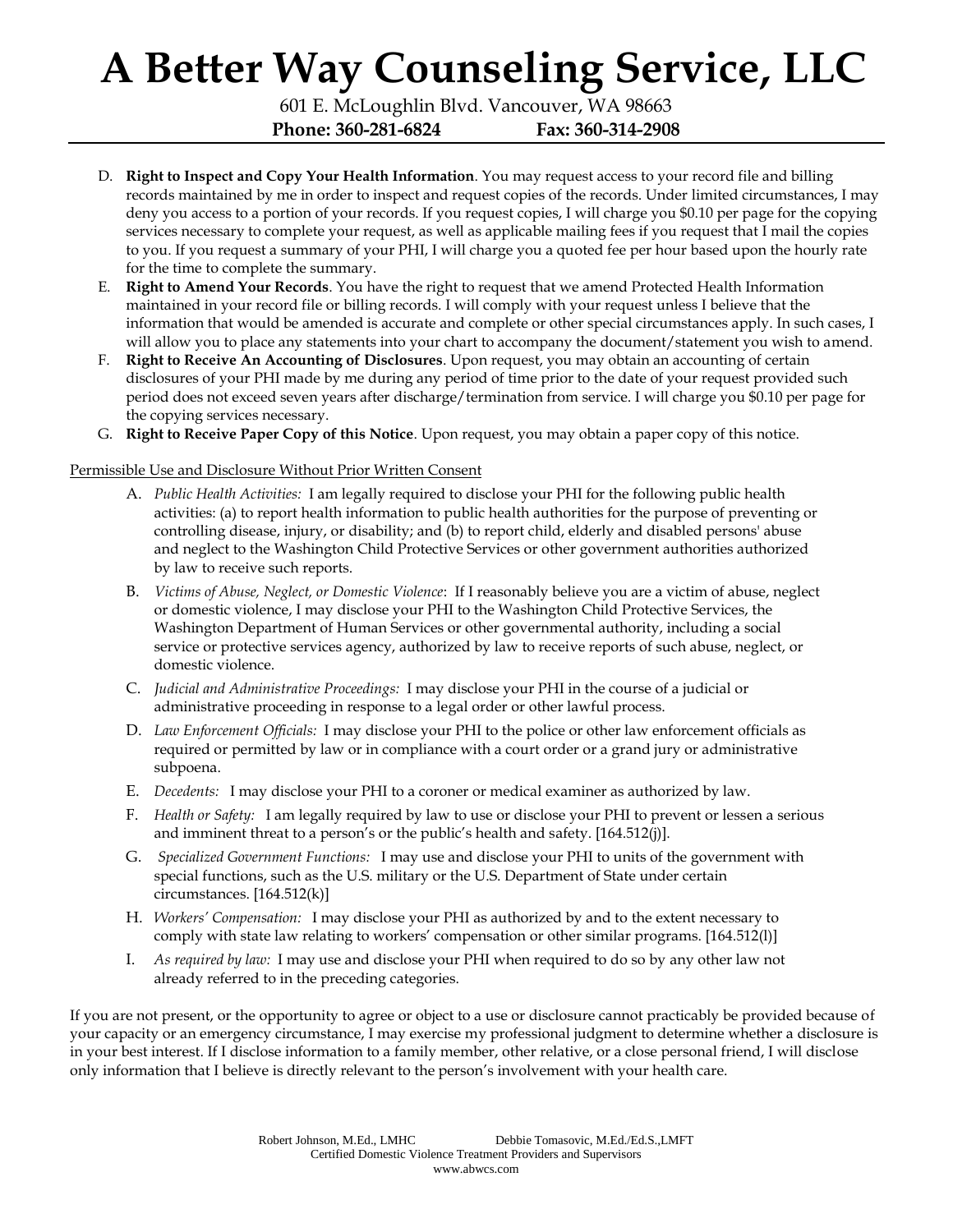601 E. McLoughlin Blvd. Vancouver, WA 98663 **Phone: 360-281-6824 Fax: 360-314-2908**

It is a professional best practice for counselors to engage in either peer-to-peer or professional oversight supervision activities throughout the course of their career. During my supervision meetings I may discuss cases and treatment for the purposes of improving care and/or professional development. If I make reference to my counseling with you, I will do so in a way that disguises your identity and limits disclosure of your PHI. If such a disguise is impossible or undesirable, I will ask you to sign a waiver. If you do not agree to sign, I will not make identifiable reference to you.

### **Financial Terms and Conditions**

**Individual Counseling Fees:** The hourly fee for counseling sessions is \$195 with a sliding scale available upon request and application. Counseling sessions are 53 minutes long. A no show or late cancellation (within less than 24 hours of appointment) will require full fee (insurance rate plus your co-pay/coinsurance or full out of pocket fee) payment unless there is a documented medical emergency. The fee can be waived for other emergencies if the counselor deems it okay.

**Requesting Records:** If you require information from your records, it will be subject to a documentation fee. The clerical fee is \$15. The first 30 pages will be \$0.65 per page; anything above 30 pages will be \$0.50 per page. However, where editing of records by a health care provider is required by statute and is done by the provider personally, the fee may be the usual and customary charge for a basic office visit.

**Letter or Report Writing to Third Party/Organization:** In the event that you are in need of letters or any other form of communication in writing to institutions, companies, work, school, court, military and/or other third parties for the purpose of verifying your participation in counseling, as well as other actions needed to be taken on your behalf will be billed separately at quarter-hour increments of the individual therapy rate. An attendance verification for schools is available upon request at no charge.

**Court Fees:** If I am legally obligated to testify in court, the subpoenaing party will be responsible for paying my court fees. Those fees are set at the rate of \$200 per hour. This fee will be charged for preparation time (including report or letter writing, filing documents at the court, or returning required calls that pertain to the case), driving time, waiting time, as well as testifying and any attorney fees or costs I incur as a result of the legal action. Please note that additional fees could apply in the event I have to interrupt vacation or personal time in order to appear in court for litigation.

**Default:** Default of the Financial Terms and Conditions of this Agreement occurs when payment is not received within thirty days of when service(s) is provided or when a fee is incurred.

**Event of Default:** In the event of default, we shall have the right to the following remedies, which are intended to be cumulative and in addition to any other remedies provided under applicable law or under this Contract:

- 1. If we incur attorney fees because of a default by Client, Client shall pay all such fees whether or not litigation is filed and all costs related to legal action including without limitation filing fees, court fees, and other service fees.
- 2. Venue for any such action by us shall be in Clark County, Washington.
- 3. If we employ a collection agency to recover delinquent charges, Client agrees to pay all collection agency and other fees, if any, charged to us in addition to other sums payable under this Contract.
- 4. If the collection agency incurs attorney fees because of default by Client, Client shall pay all such fees whether or not litigation is filed and all costs related to legal action including without limitation filing fees, court fees, and service fees.
- 5. Venue for any such action by the collection agency shall be in Clark County, Washington.

**Collection Costs: In the Event of Default of the Financial Terms and Conditions of this Contract, the undersigned agrees to pay a 35% collection fee and all reasonable attorney fees.**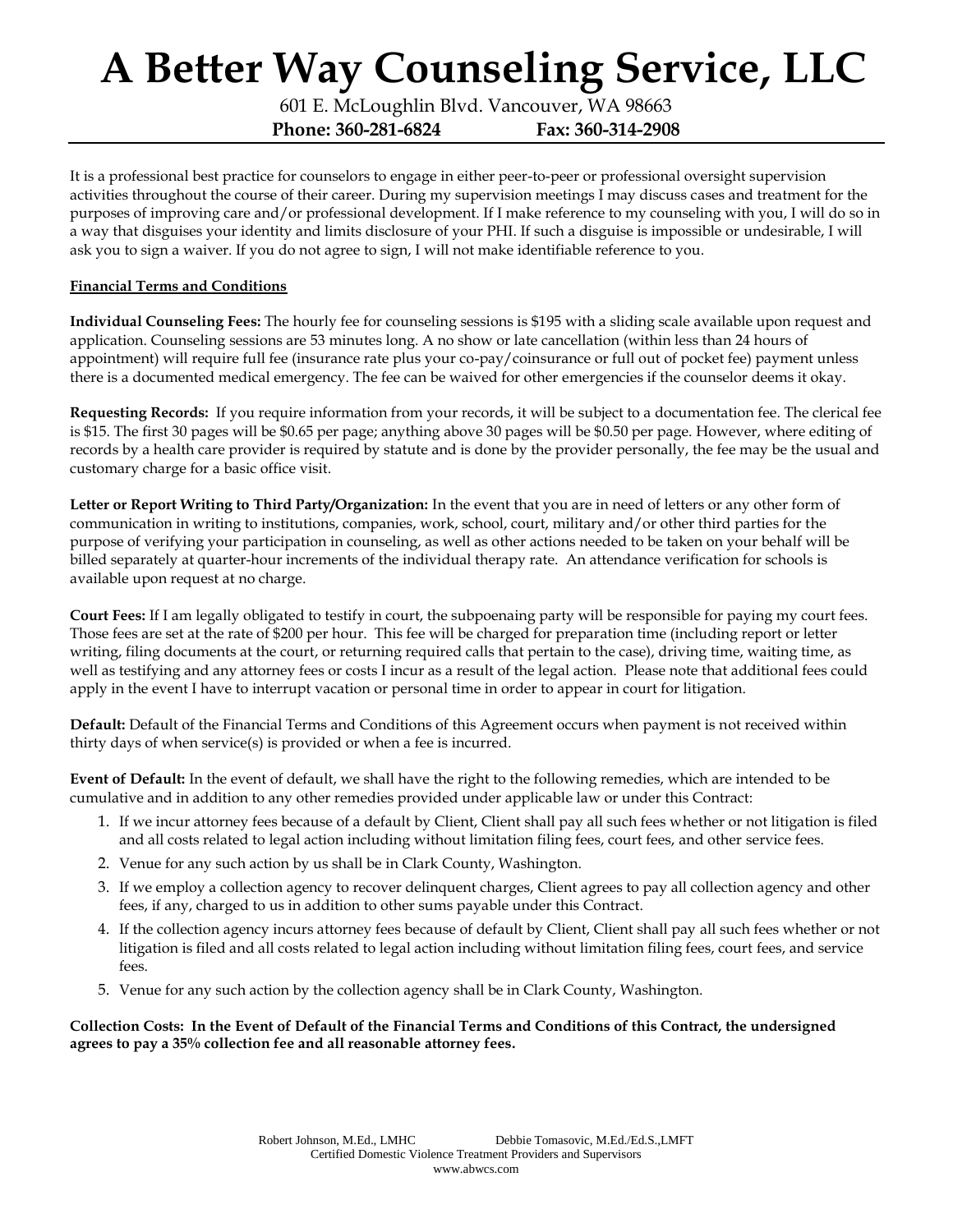601 E. McLoughlin Blvd. Vancouver, WA 98663 **Phone: 360-281-6824 Fax: 360-314-2908**

### **Terms of Consent**

**Referrals**: I recognize that not all conditions presented by clients are appropriate for treatment by this counselor. For this reason, you and/or I may believe that a referral is needed. In that case, I will provide some alternatives including programs and/or people who may be available to assist you. A verbal exploration of alternatives to counseling will also be made available upon request. You will be responsible for contacting and evaluating those referrals and/or alternatives. If for some reason I am not able to continue as your counselor at any time I will try to provide referral options and let you know how to obtain your records.

**Consent to Treatment**: By your signature below, you are indicating 1) that you voluntarily agree to receive mental health assessment and mental health care, treatment, or services, and that you authorize me to provide such assessment and care, treatment, or services as I consider necessary and advisable; 2) that you understand and agree that you will participate in the planning of your care, treatment, or services, and that you may at any time stop treatment or services that you receive through me; 3) that you have read and understood this statement and have had ample opportunity to ask questions about, and seek clarification of, anything unclear to you; and 4) that I provided you with a copy of this statement. By my signature, I verify the accuracy of this document and acknowledge my commitment to conform to its specifications.

### **This Agreement is governed by the laws of the State of Washington.**

#### **Washington State Law requires that the following statements be placed in every disclosure statement:**

"*Counselors practicing counseling for a fee must be registered or certified with the Department of Health for the protection of the public health and safety. Registration of an individual with the Department does not include recognition of any practice standards, nor necessarily implies the effectiveness of any treatment."* 

"*The purpose of the Counselor Credentialing Act (Chapter 18.19 RCW) is (A) To provide protection for public health and safety; and (B) To empower the citizens of the State of Washington by providing a complaint process against those counselors who would commit acts of unprofessional conduct."* 

**Severability Clause:** The provisions of this Agreement are separate and divisible, and if any provision hereof should be declared to be void and/or unenforceable, the remaining provisions shall be construed and shall be valid as if the void and/or unenforceable provision was not included in this Agreement.

**Acknowledgment:** I have read and understand the information presented in this disclosure statement, and have been offered a copy of the statement. If the client is a minor, the legal guardian (managing conservator) must sign the statement.

I require documentation of conservatorship/guardianship for a minor client. If your conservatorship/guardianship is established by a divorce decree or custody document, you are required to furnish me with a photocopy of the current official decree or document before clinical services can begin.

### **Email and Text (SMS) Messaging Informed Consent**

If you would like to be communicated with by email or text message, I need to make sure you are aware of the confidentiality and other issues that arise when we communicate this way and to document that you are aware of these terms and agree to them.

I understand that all email messages are sent over the Internet and are not encrypted, are not secure, and may be read by others. I understand that my email communications with my therapist will NOT be encrypted and, therefore, my therapist can NOT guarantee the confidentiality and security of any information we send via e-mail. I understand that SMS messages are even less secure than email, and the same conditions apply. I understand that for this reason my therapist has advised me not to send sensitive information via email or SMS message. This includes information about current or past symptoms, conditions, or treatment, as well as identifying information such as social security numbers or insurance identification information.

> Robert Johnson, M.Ed., LMHC Debbie Tomasovic, M.Ed./Ed.S.,LMFT Certified Domestic Violence Treatment Providers and Supervisors www.abwcs.com